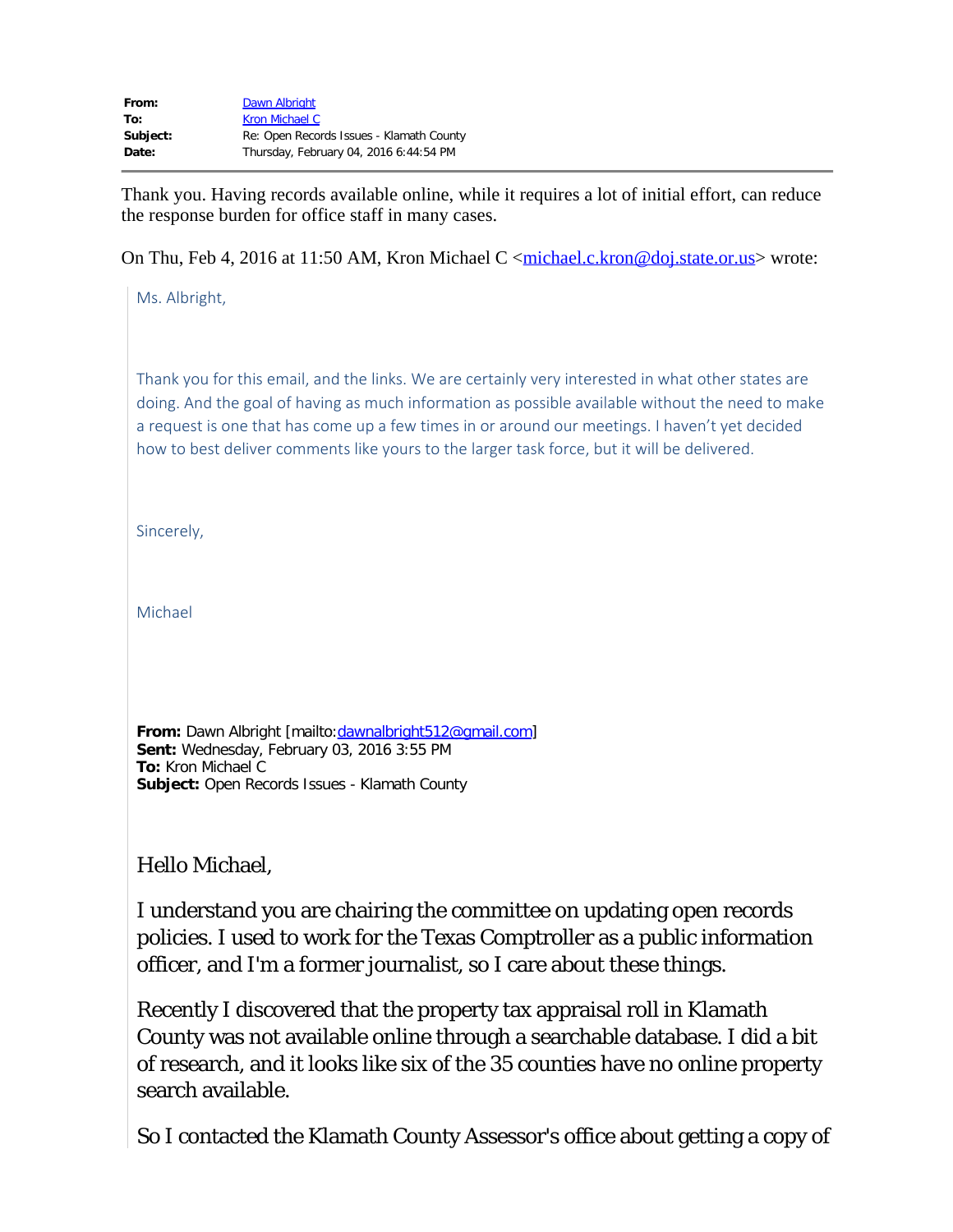the tax roll on a CD, which they advertised on their website. Turns out this CD costs \$150. We exchanged a lot of emails, and the bottom line is this: If I want online access to the property tax roll, I have to pay \$100 per month. I can get a printout of one account for five dollars. I could afford these fees, but it's ridiculous. This almost seems like constructive denial.

The assessor said I could go to his office during business hours and look up what I want on the computer there. Easy for me -- I live in town and have a car. But many people don't have this advantage. He also offered to email me info on one or two properties -- but not all of them.

So, I have a few suggestions that I hope your committee can consider:

- Open records training for elected officials and administrative staff of local governments
- Make it an eventual requirement that property tax assessment info be available for free to everyone on the web
- Review the laws with a view to making sure public information is easily available to all levels of society

Here is a link to the some Texas open government info. I know Texas has Rick Perry and some other goofballs, but we also had excellent leaders like Attorney General Jim Mattox and Governor Ann Richards. Texas has a pretty well-developed open government system.

[-https://texasattorneygeneral.gov/og/open-government-related](https://texasattorneygeneral.gov/og/open-government-related-publications-)[publications-](https://texasattorneygeneral.gov/og/open-government-related-publications-)

Well, good luck with the committee, and thank you for your service.

Dawn Albright

428 Owens St

Klamath Falls OR 97601

[512-354-5760](tel:512-354-5760)